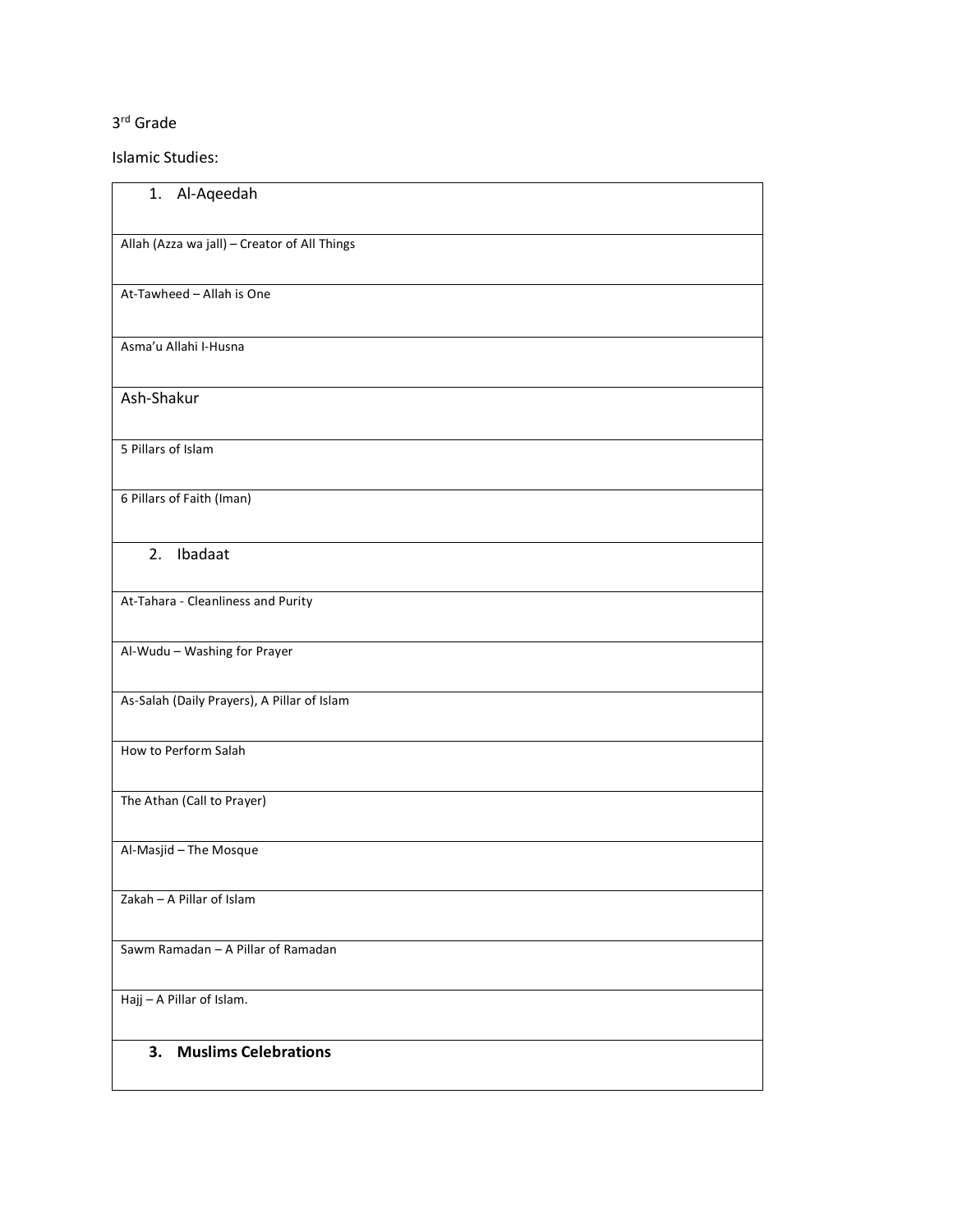| <b>Eidul Fitr</b>                        |
|------------------------------------------|
| Eidul- Adha                              |
| The Eid Prayer                           |
| 4. Aadaab                                |
| The Prophet's Sunnah                     |
| Islamic Etiquette for Using the Bathroom |
| <b>Eating Etiquette</b>                  |
| <b>Bedtime Manners</b>                   |
| <b>Islamic Greeting</b>                  |
| Telling the truth                        |
| Who is your friend?                      |
| Being kind to your parents               |
| 5. Al-Hadeeth                            |
| Believing in the Oneness of Allah        |
| Arkanul Islam                            |
| Taharah (Cleanliness and Purity)         |
| The Dearest Deeds to Allah               |
| Fasting is a Shield                      |
| Take Suhur                               |
| Al-Hajj Al-Mabrour                       |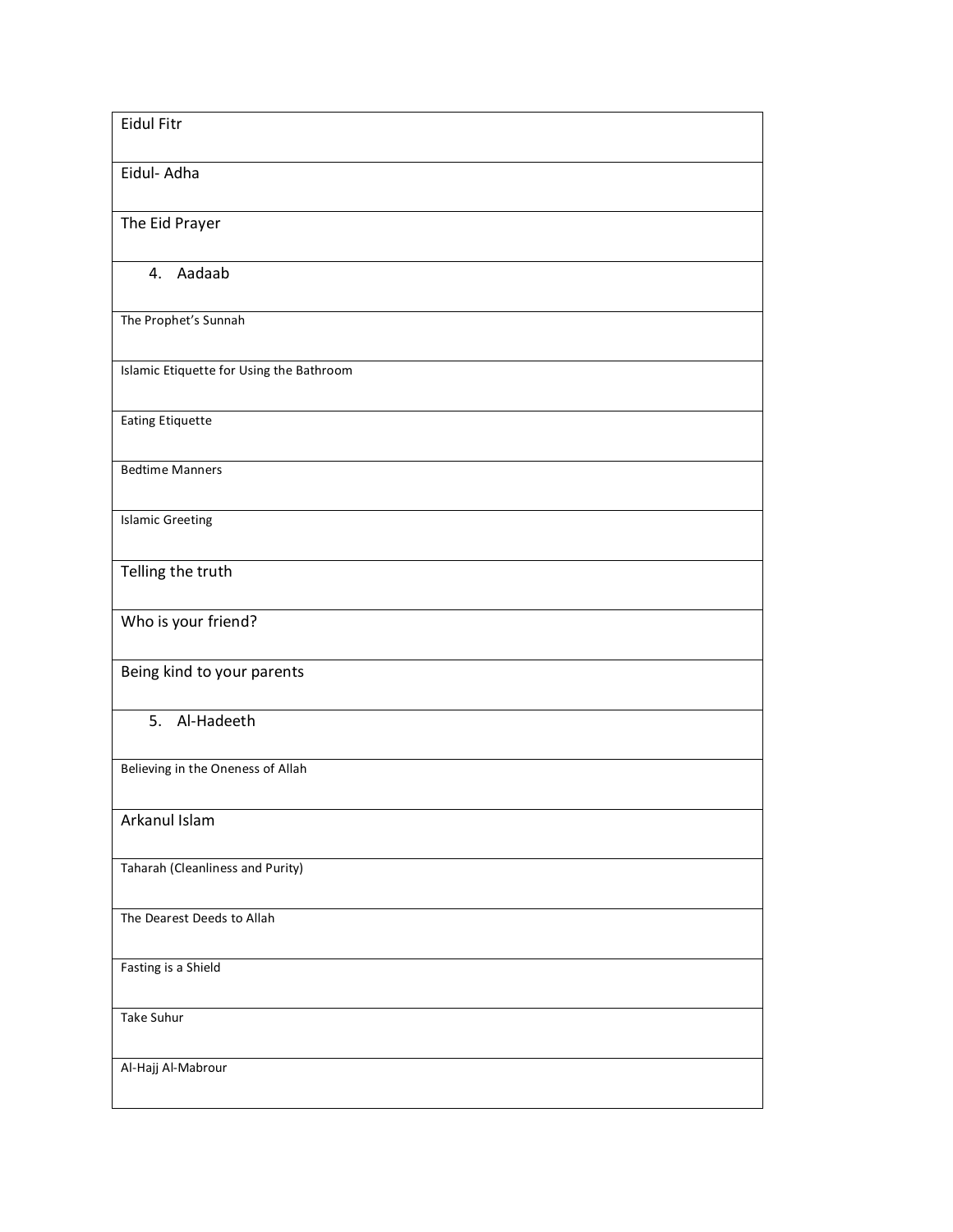| Spread the Greetings of Peace                                                                                                                               |
|-------------------------------------------------------------------------------------------------------------------------------------------------------------|
| The True Muslim                                                                                                                                             |
| Telling the Truth                                                                                                                                           |
| Be Kind to your Parents                                                                                                                                     |
| Allah Loves His Prophet                                                                                                                                     |
| The Stories of Prophet<br>6.                                                                                                                                |
| Prophet Adam (A) - The father of mankind                                                                                                                    |
| Prophet Nuh (A)                                                                                                                                             |
| Prophet Musa (A)                                                                                                                                            |
| Al-Masiha Isa Ibn Maryam                                                                                                                                    |
| Seerah - The Biography of Prophet Muhammed<br>7.                                                                                                            |
| The Holy Kaaba, The Year of the Elephant, The Noble Birth                                                                                                   |
| With Halimeeh as-Sa'diyah, Back to his mother, Amina bint Wahb, To his Grandfather, Abdul Mutallib Ibn<br>Hashim, To his Uncle Abu Talib, An-Nabiy Al-Ummey |

## Short Surah and Dua:

| : Al- Balad, Al-Lail, Al-Nashr, Al-Shams, Al-Fath, Al-Teen |
|------------------------------------------------------------|
| Dua for eating                                             |
| Dua if we forgot to start eating in the name of Allah      |
| Dua after eating                                           |
| Dua before going to sleep                                  |
| Dua when waking up                                         |
| Dua when entering the bathroom                             |